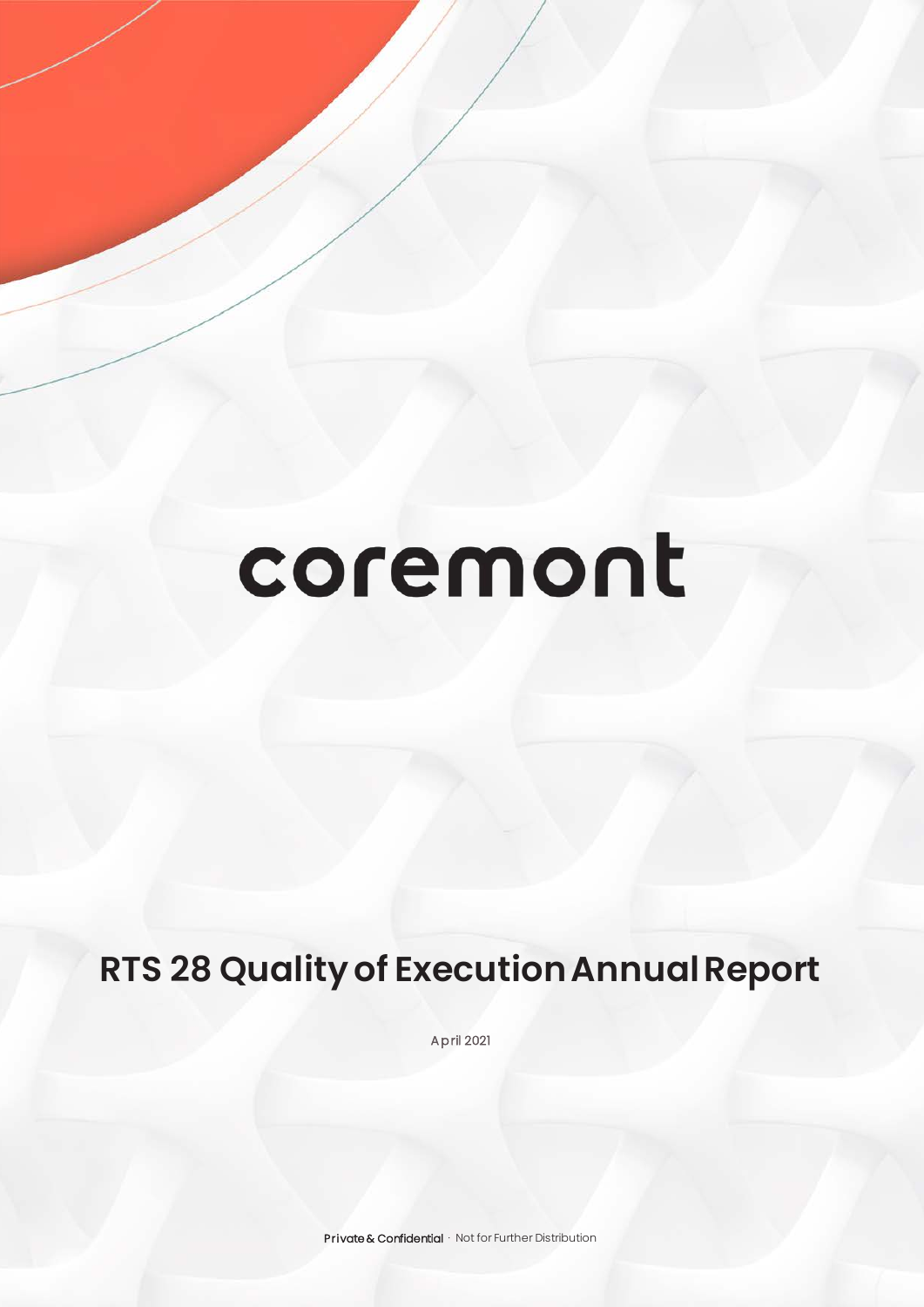#### **RTS 28 Quality of Execution Annual Report**

#### **Introduction**

**Firm: Coremont LLP** ("Coremont" or the "Firm") **Calendar Year Disclosure Period:** *1 January 2020 to 31 December 2020*  **Date:** *1 April 2021*

#### **Summary of classes of instruments included in this report**

- Debt instruments (Bonds)
- Currency Derivatives (Swaps, forwards and other currency derivatives)

#### **General**

Coremont LLP ("Coremont" or the "Firm") is a MiFID Firm and is authorised and regulated by the Financial Conduct Authority ("FCA") in the UK. Coremont provides a number of regulated services and unregulated services for third party asset management clients including treasury management.

MiFID II imposes a regulatory obligation upon Coremont to publish, on an annual basis, a report summarising specific information relating to the execution obtained for each relevant financial instrument traded during the previous year. This information includes disclosure relating to trading volumes with the top five counterparties expressed as a percentage of Coremont's total execution volume and a percentage of the number of executed orders in relation to each relevant class of financial instrument, this is the quantitative element contained with the report below.

In addition to the quantitative element, Coremont is also required to provide a qualitative report summarising the conclusions drawn from its monitoring of the quality of execution. It should be noted that this is a Coremont report, activity undertaken by any other asset management entities that are clients of Coremont is not included in this report.

#### coremont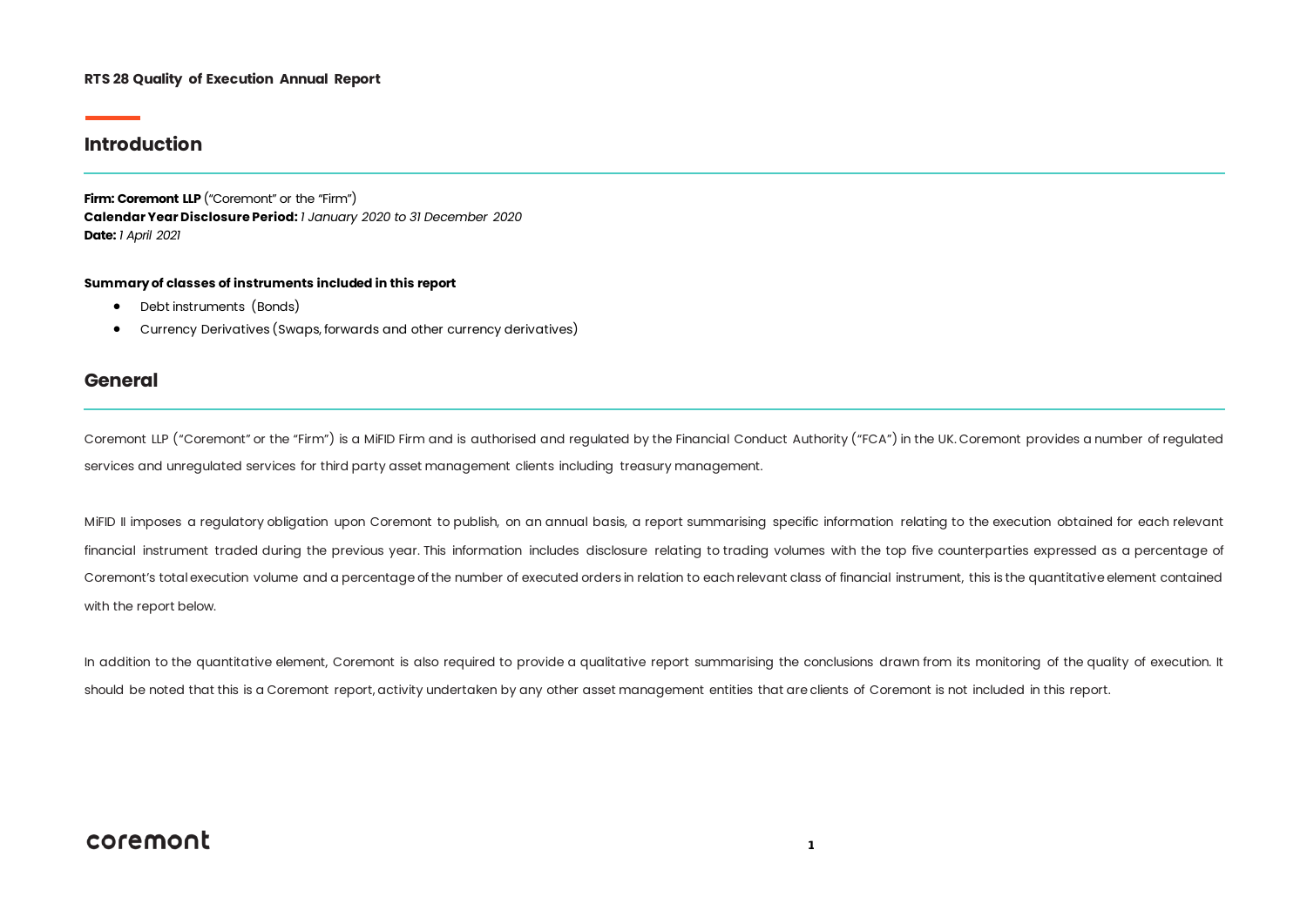#### **Debt Instruments - Bonds**

| LEI                          | Venue                           | <b>Percent</b><br>Оf<br><b>Volume</b> | <b>Percent Of Order Count Percent</b> | <b>Of Passive</b><br><b>Orders</b> | <b>Percent</b><br><b>Of Aggressive</b><br><b>Orders</b> | <b>Percent</b><br><b>Of Directed</b><br><b>Orders</b> |
|------------------------------|---------------------------------|---------------------------------------|---------------------------------------|------------------------------------|---------------------------------------------------------|-------------------------------------------------------|
| <b>IDGOCSV2PHVF7I2743539</b> | Nomura International Plc        | 49.01                                 | 41.88                                 | N/A                                | N/A                                                     |                                                       |
| <b>2U7M81AY481YLIOR75625</b> | <b>MUFG Securities EMEA plc</b> | 38.45                                 | 27.5                                  | N/A                                | N/A                                                     |                                                       |
| 3ZBUTIIV806EZRVTWT807        | UP Morgan Securities LLC        | 5.66                                  | 13.75                                 | N/A                                | N/A                                                     |                                                       |
| 4 AC28XWWI3WIBK2824319       | <b>Barclays Capital Inc</b>     | 5.47                                  | 7.5                                   | N/A                                | N/A                                                     |                                                       |
| 5549300KP56LL8NKKFL47        | <b>Bank of New York Mellon</b>  | 1.05                                  | 1.25                                  | N/A                                |                                                         |                                                       |

## **Currency Derivatives –Swaps, Forwards, and other Currency Derivatives**

| LEI                         | <b>Venue</b>                            | <b>Percent</b><br><b>Of</b><br><b>Volume</b> | <b>Percent Of Order</b><br>Count | Percent<br><b>Of Passive</b><br><b>Orders</b> | <b>Percent</b><br><b>Of Aggressive</b><br><b>Orders</b> | <b>Percent</b><br><b>Of Directed</b><br><b>Orders</b> |
|-----------------------------|-----------------------------------------|----------------------------------------------|----------------------------------|-----------------------------------------------|---------------------------------------------------------|-------------------------------------------------------|
| <b>G5GSEF7VJP5I7OUK5573</b> | <b>Barclays Bank PLC</b>                | 32.04                                        | 18.95                            | N/A                                           | N/A                                                     |                                                       |
| <b>RR3OWICWWIPCS8A4S074</b> | Royal Bank of Scotland plc (The)        | 16.82                                        | 29.51                            | N/A                                           | N/A                                                     |                                                       |
| E58DKGMJYYYJLN8C3868        | <b>Credit Suisse International</b>      | 16                                           | 10.08                            | N/A                                           | N/A                                                     |                                                       |
| 571474TGEMMWANRLN572        | State Street Bank and Trust Co - Boston | 15.86                                        | 10.4                             | N/A                                           | N/L                                                     |                                                       |
| <b>E57ODZWZ7FF32TWEFA76</b> | Citibank NA London                      | 8.44                                         | 2.38                             | N/A                                           | N/A                                                     |                                                       |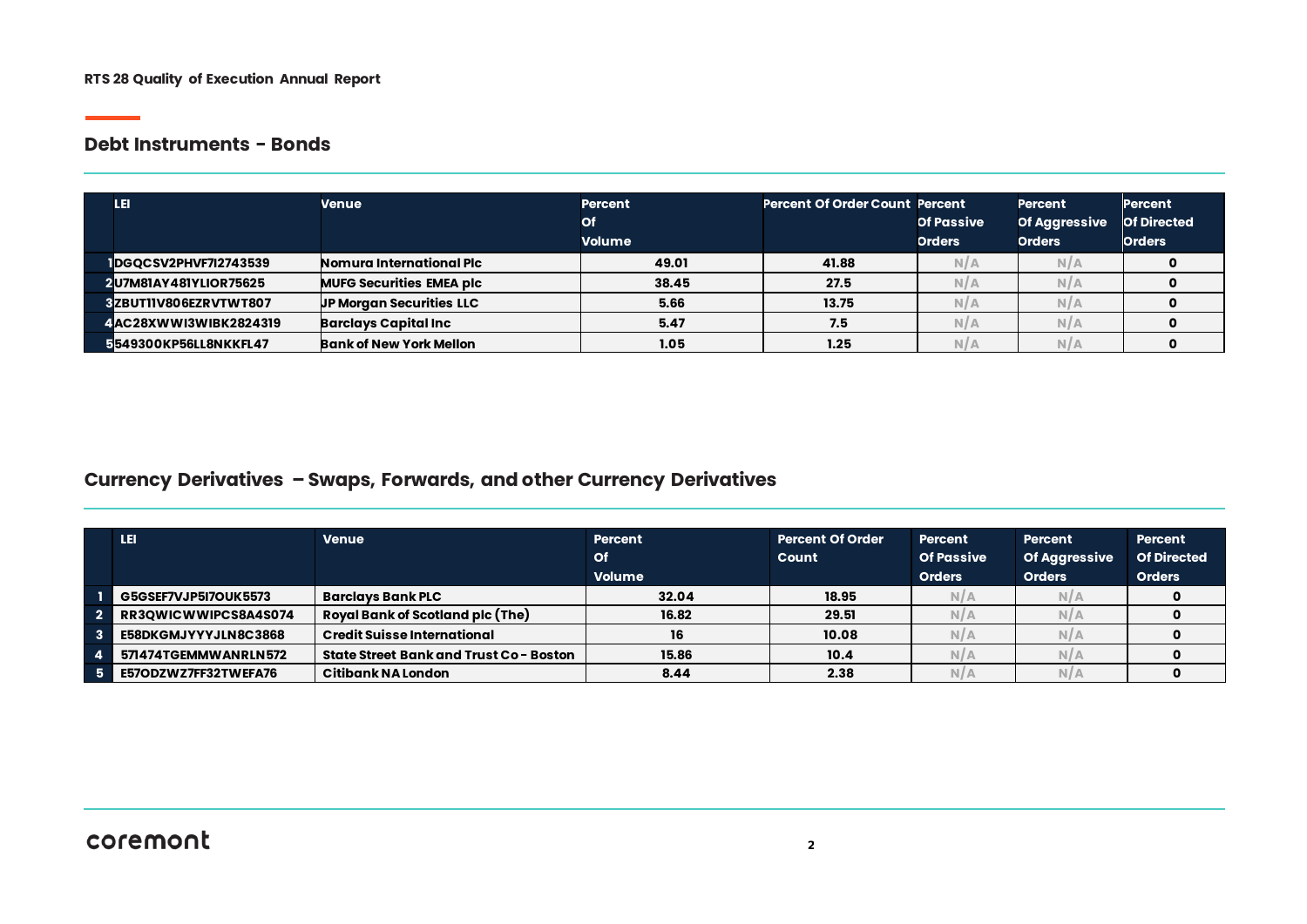#### **RTS 28 Quality of Execution Annual Report**

 $\sim$ 

|                             | Debt Instruments - Bonds                                                                                                                                                                                                                                                                                                                                                                                                                                                                                                                                                                                                                                                                                                                                                                                                                                                                                                                                                                                                                                                          |                                                                                                                                                                                                                                                                                                                                                                                                                                                                                                                                |  |  |  |
|-----------------------------|-----------------------------------------------------------------------------------------------------------------------------------------------------------------------------------------------------------------------------------------------------------------------------------------------------------------------------------------------------------------------------------------------------------------------------------------------------------------------------------------------------------------------------------------------------------------------------------------------------------------------------------------------------------------------------------------------------------------------------------------------------------------------------------------------------------------------------------------------------------------------------------------------------------------------------------------------------------------------------------------------------------------------------------------------------------------------------------|--------------------------------------------------------------------------------------------------------------------------------------------------------------------------------------------------------------------------------------------------------------------------------------------------------------------------------------------------------------------------------------------------------------------------------------------------------------------------------------------------------------------------------|--|--|--|
| <b>Class of Instrument</b>  | Currency Derivatives - Swaps, forwards and other currency derivatives                                                                                                                                                                                                                                                                                                                                                                                                                                                                                                                                                                                                                                                                                                                                                                                                                                                                                                                                                                                                             |                                                                                                                                                                                                                                                                                                                                                                                                                                                                                                                                |  |  |  |
| <b>General Observations</b> | When making and executing investment decisions, Coremont traders are required to act in good faith and in the best interests of their<br>clients, the asset management for whom treasury services are being provided. With respect to execution, this is achieved by taking all<br>sufficient steps, as required under the FCA rules, to obtain the best possible result for the clients, taking into account the relative<br>important of the execution factors outlined below.<br>Coremont monitors the effectiveness of its order execution arrangements to identify and, where necessary, correct any deficiencies.<br>There were no deficiencies identified during the reporting period. No single counterparty is favoured compared to others, unless it can<br>be demonstrated that such a counterparty consistently provides a superior service, which would include, for example, providing better<br>pricing, liquidity or speed of execution than its competitors. There were no material changes to Coremont's execution arrangements<br>during the reporting period. |                                                                                                                                                                                                                                                                                                                                                                                                                                                                                                                                |  |  |  |
|                             | <b>Summary of Analysis</b>                                                                                                                                                                                                                                                                                                                                                                                                                                                                                                                                                                                                                                                                                                                                                                                                                                                                                                                                                                                                                                                        | <b>Conclusion</b>                                                                                                                                                                                                                                                                                                                                                                                                                                                                                                              |  |  |  |
| <b>Execution Factors</b>    | A number of execution factors may be considered depending on<br>the transaction and the market in question. These may include:<br>1)<br>Price;<br>2)<br>Speed;                                                                                                                                                                                                                                                                                                                                                                                                                                                                                                                                                                                                                                                                                                                                                                                                                                                                                                                    | During the period under review, Coremont's overarching<br>execution process was based on these execution factors and<br>criteria as detailed in the Firm's Order Execution Policy.<br>When effecting transactions on behalf of clients, Coremont                                                                                                                                                                                                                                                                               |  |  |  |
|                             | 3)<br>Likelihood of execution and settlement;<br>4)<br>Costs;<br>5)<br>Size and nature of the order; and<br>6)<br>Any other consideration relevant to the order.                                                                                                                                                                                                                                                                                                                                                                                                                                                                                                                                                                                                                                                                                                                                                                                                                                                                                                                  | will generally weight execution factors in an order of priority<br>based on the asset class in question and the prevailing market<br>conditions, all of which may be subject to changes depending on<br>the execution criteria at the time of the transaction.                                                                                                                                                                                                                                                                 |  |  |  |
|                             | The relative importance of the execution factors detailed above<br>was determined by the following execution criteria:<br>the characteristics of the Client, including the<br>categorisation of the Client as professional;<br>whether the client has instructed Coremont to act on a<br>discretionary or execution only basis;<br>the characteristics of the Client order, including where<br>the order involves a securities financing transaction ("SFT");<br>the characteristics of the financial instrument that are the                                                                                                                                                                                                                                                                                                                                                                                                                                                                                                                                                     | Ordinarily, price will merit a high relative importance in obtaining<br>the best possible result. However, Coremont may, in its absolute<br>discretion, decide that any other factor or factors are or may be<br>more important than price in determining the best possible<br>execution result. This is particularly the case where Coremont is<br>acting in an advisory only capacity.<br>The relative importance given to these execution factors was in<br>line with Coremont's order execution policy and consistent with |  |  |  |
|                             | subject of that order; and<br>the characteristics of the brokers and/or execution venues<br>to which that order can be directed.                                                                                                                                                                                                                                                                                                                                                                                                                                                                                                                                                                                                                                                                                                                                                                                                                                                                                                                                                  | Coremont's process in respect of these classes of financial<br>instruments.                                                                                                                                                                                                                                                                                                                                                                                                                                                    |  |  |  |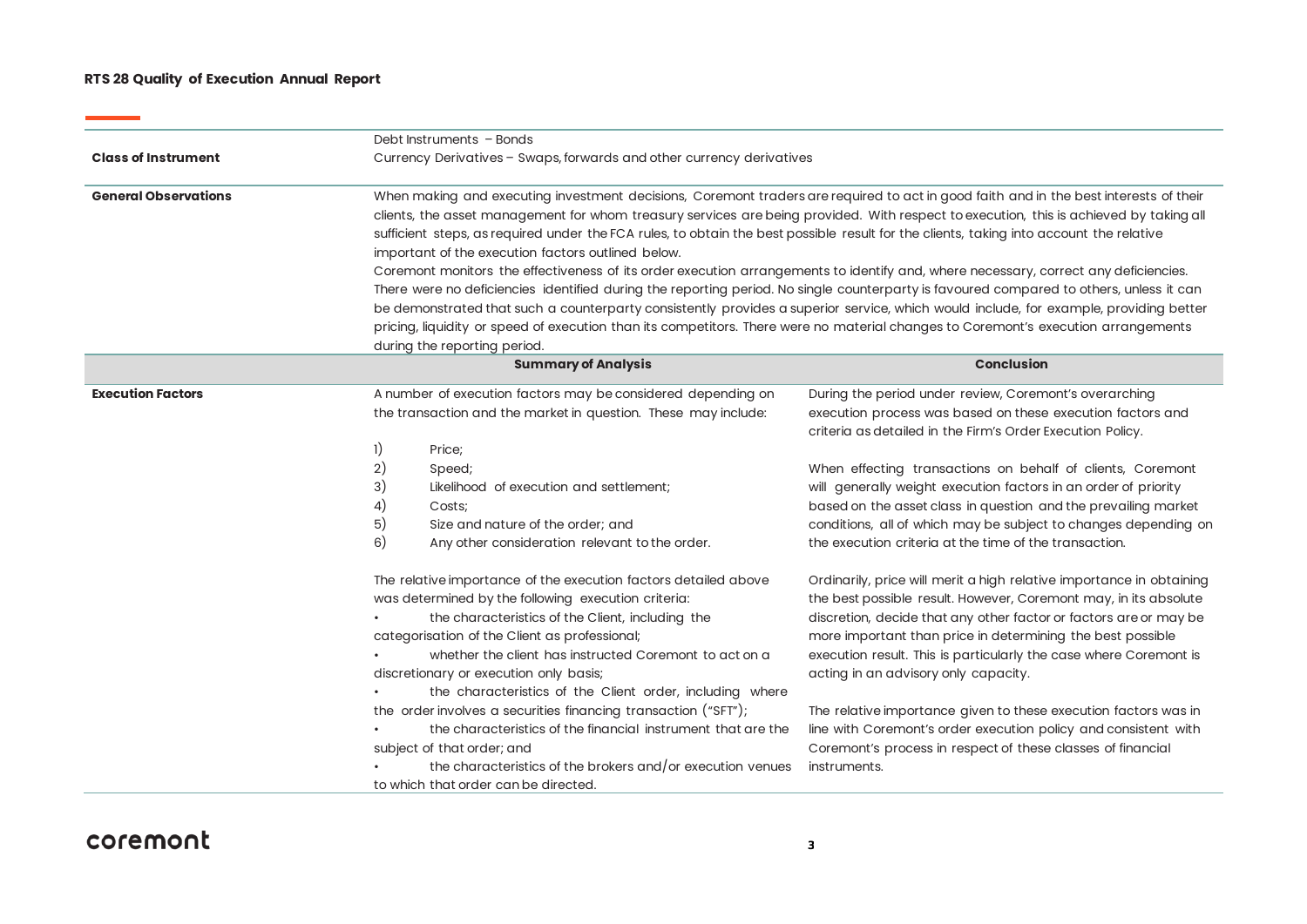#### **RTS 28 Quality of Execution Annual Report**

<u> The Common State Common Sta</u>

|                                            | <b>Close links</b>                                                   | <b>Close links</b>           |
|--------------------------------------------|----------------------------------------------------------------------|------------------------------|
|                                            |                                                                      |                              |
| Close links, conflicts of interest and     | The Firm has no close links to report.                               | N/A                          |
| common ownership with respect to           | <b>Conflicts of interest</b>                                         | <b>Conflicts of interest</b> |
| execution venues                           | The Firm has no conflicts of interest to report.                     | N/A                          |
|                                            | <b>Common ownerships</b>                                             | <b>Common ownerships</b>     |
|                                            | The Firm has no common ownership to report.                          | N/A                          |
| Specific arrangements with execution       |                                                                      |                              |
| venues regarding                           |                                                                      |                              |
| payments made or received, discounts,      | There were no specific arrangements.                                 | N/A                          |
| rebates or non-monetary benefits           |                                                                      |                              |
| received                                   |                                                                      |                              |
| Factors leading to a change in the list of |                                                                      |                              |
| execution venues listed in the order       | There were no significant changes to the list of execution venues in | N/A                          |
| execution policy                           | the Firm's Order Execution Policy.                                   |                              |
| Differentiation across client categories   | $N/A$ - all of the Firm's clients are professional clients           | N/A                          |
| Use of data / tools relating to quality of | The Firm used a third party TCA tool to review the quality of        | N/A                          |
| execution                                  | execution during the relevant period.                                |                              |
| Use of consolidated tape provider output   | The Firm has not used output from consolidated tape providers.       | N/A                          |

# coremont